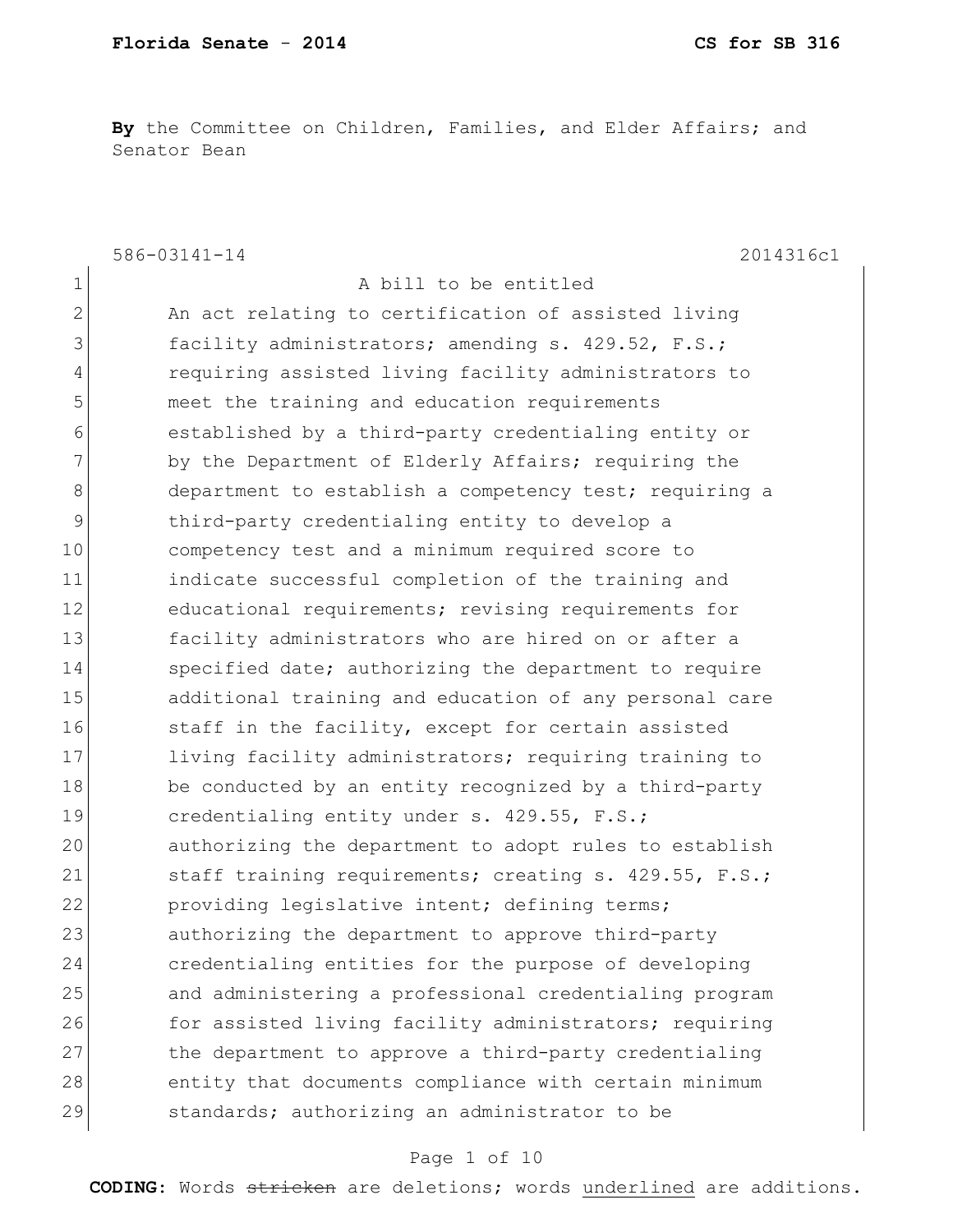|    | 586-03141-14<br>2014316c1                                    |
|----|--------------------------------------------------------------|
| 30 | certified by a third-party credentialing entity;             |
| 31 | providing that an administrator who fails to be              |
| 32 | certified under s. 429.55, F.S., or fails to complete        |
| 33 | training and educational requirements under s. 429.55        |
| 34 | is subject to an administrative fine; providing an           |
| 35 | exemption for an administrator licensed under part II        |
| 36 | of ch. 468, F.S.; requiring a third-party                    |
| 37 | credentialing entity to allow certain persons to             |
| 38 | enroll in its certification program for a specified          |
| 39 | time after the department approves the third-party           |
| 40 | credentialing entity; requiring an approved third-           |
| 41 | party credentialing entity to establish the core             |
| 42 | competencies for administrators according to the             |
| 43 | standards set forth by the National Commission for           |
| 44 | Certifying Agencies; requiring a certification program       |
| 45 | of a third-party credentialing entity to meet certain        |
| 46 | requirements; authorizing an individual adversely            |
| 47 | affected by the decision of a third-party                    |
| 48 | credentialing entity to appeal the decision under            |
| 49 | certain circumstances; providing an effective date.          |
| 50 |                                                              |
| 51 | Be It Enacted by the Legislature of the State of Florida:    |
| 52 |                                                              |
| 53 | Section 1. Section 429.52, Florida Statutes, is amended to   |
| 54 | read:                                                        |
| 55 | 429.52 Staff training and educational programs; core         |
| 56 | educational requirement.-                                    |
| 57 | (1) Effective July 1, 2014, administrators shall meet the    |
| 58 | minimum training and education requirements established by a |
|    | Page 2 of 10                                                 |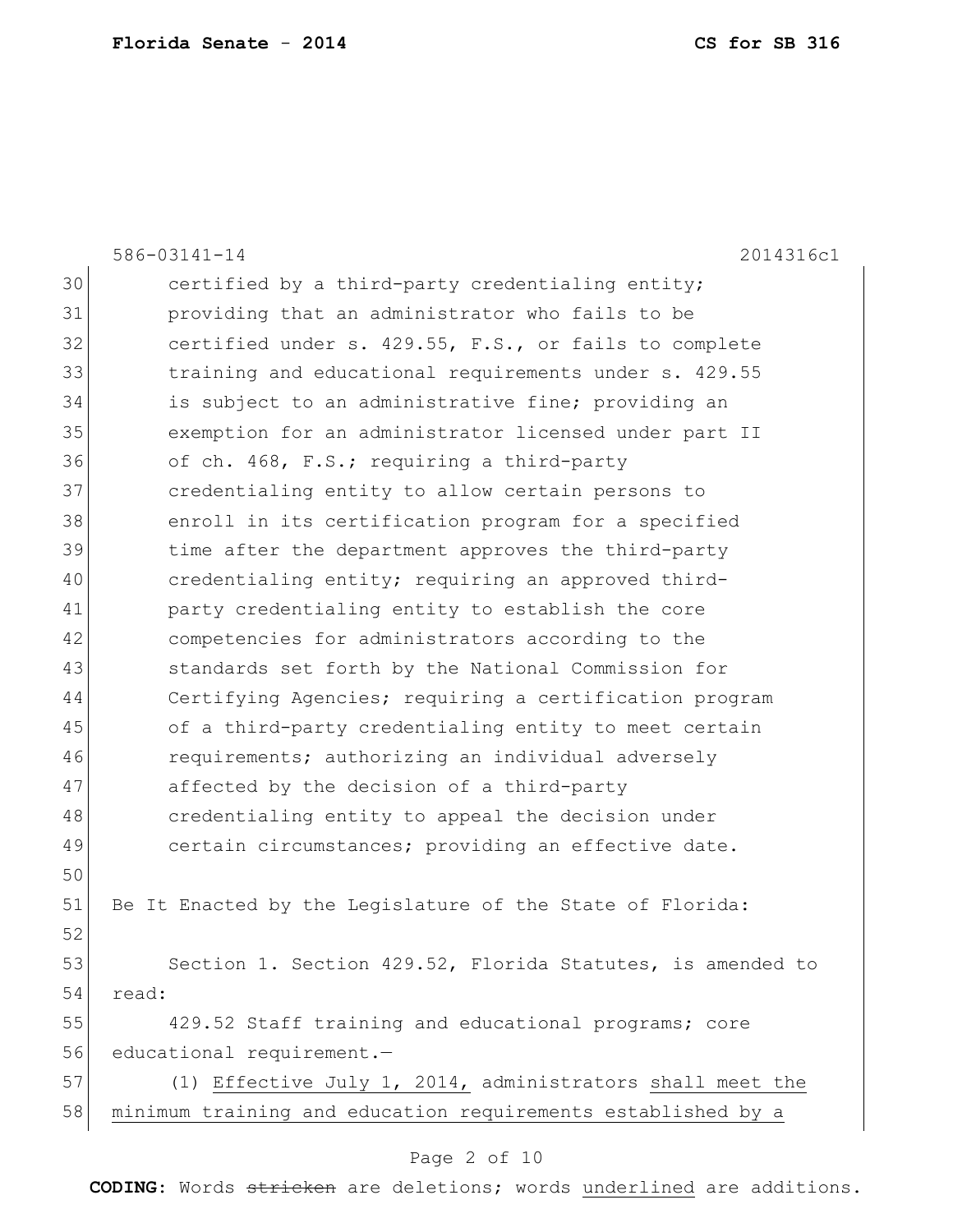|    | 586-03141-14<br>2014316c1                                        |
|----|------------------------------------------------------------------|
| 59 | third-party credentialing entity pursuant to s. 429.55 or by the |
| 60 | Department of Elderly Affairs by rule. and Other assisted living |
| 61 | facility staff shall must meet minimum training and education    |
| 62 | requirements established by the department of Elderly Affairs by |
| 63 | rule. This training and education is intended to assist          |
| 64 | facilities to appropriately respond to the needs of residents,   |
| 65 | to maintain resident care and facility standards, and to meet    |
| 66 | licensure requirements.                                          |
| 67 | (2) The department shall establish a competency test and a       |
| 68 | minimum required score to indicate successful completion of the  |
| 69 | training and educational requirements. The department shall      |
| 70 | develop the competency test must be developed by the department  |
| 71 | in conjunction with the agency and providers. A third-party      |
| 72 | credentialing entity approved under s. 429.55 must also develop  |
| 73 | a competency test and a minimum required score to indicate       |
| 74 | successful completion of the training and educational            |
| 75 | requirements. The required training and education must cover at  |
| 76 | least the following topics:                                      |
| 77 | (a) State law and rules relating to assisted living              |
| 78 | facilities.                                                      |
| 79 | (b) Resident rights and identifying and reporting abuse,         |
| 80 | neglect, and exploitation.                                       |
| 81 | (c) Special needs of elderly persons, persons with mental        |
| 82 | illness, and persons with developmental disabilities and how to  |
| 83 | meet those needs.                                                |
| 84 | (d) Nutrition and food service, including acceptable             |
| 85 | sanitation practices for preparing, storing, and serving food.   |
| 86 | (e) Medication management, recordkeeping, and proper             |
| 87 | techniques for assisting residents with self-administered        |
|    |                                                                  |

#### Page 3 of 10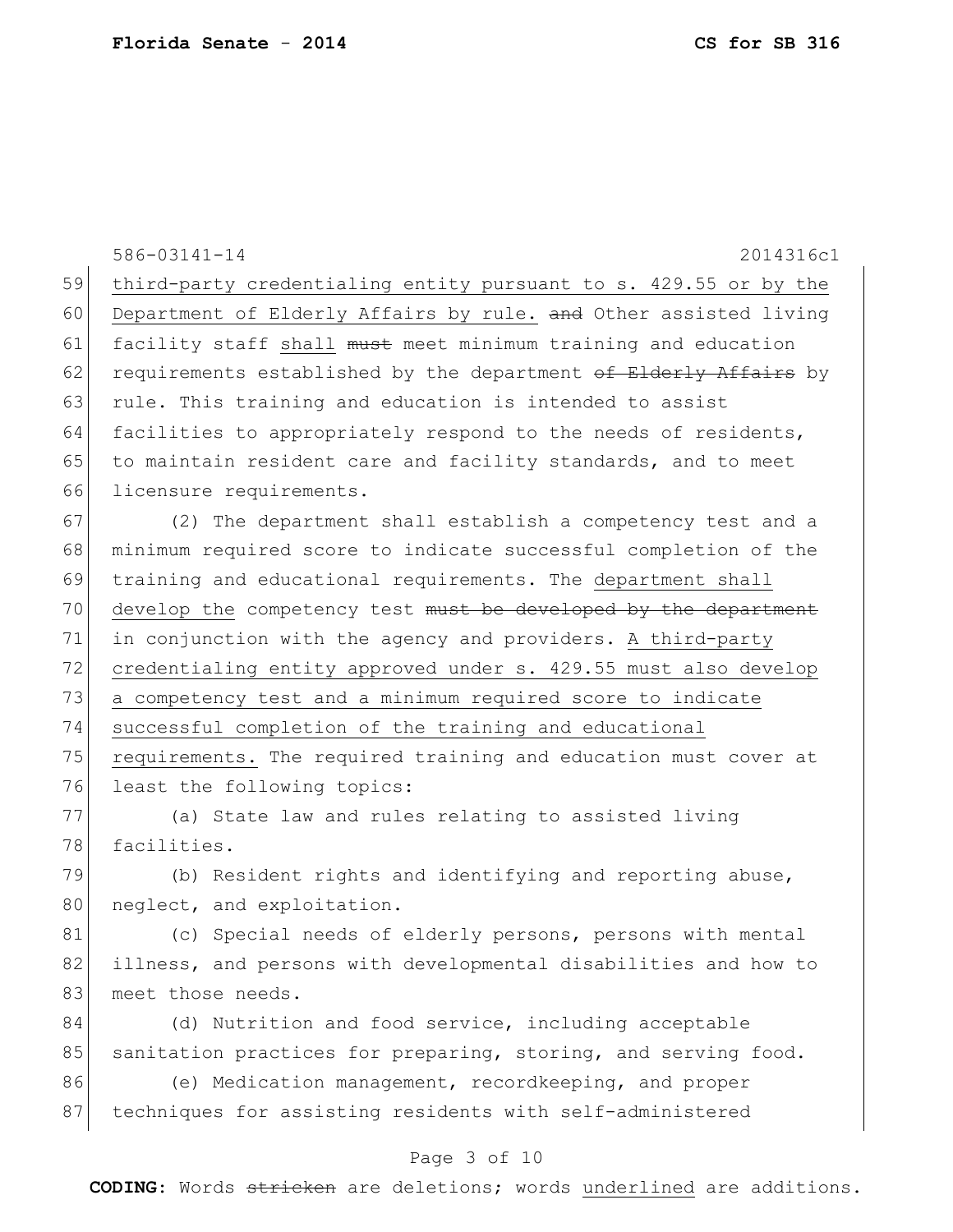|     | 586-03141-14<br>2014316c1                                        |
|-----|------------------------------------------------------------------|
| 88  | medication.                                                      |
| 89  | (f) Firesafety requirements, including fire evacuation           |
| 90  | drill procedures and other emergency procedures.                 |
| 91  | (g) Care of persons who have with Alzheimer's disease and        |
| 92  | related disorders.                                               |
| 93  | (3) Effective January 1, 2004, A new facility administrator      |
| 94  | hired on or after July 1, 2014, must:                            |
| 95  | (a) Complete the required training and education, including      |
| 96  | the competency test, within a reasonable time after being        |
| 97  | employed as an administrator, as determined by the department;   |
| 98  | $\circ$ $\,$                                                     |
| 99  | (b) Earn and maintain certification as an assisted living        |
| 100 | facility administrator from a third-party credentialing entity   |
| 101 | that is approved by the department as provided in s. 429.55.     |
| 102 |                                                                  |
| 103 | Failure of a facility administrator to comply with paragraph (a) |
| 104 | or paragraph (b) do so is a violation of this part and subjects  |
| 105 | the violator to an administrative fine as prescribed in s.       |
| 106 | 429.19. Administrators licensed in accordance with part II of    |
| 107 | chapter 468 are exempt from this requirement. Other licensed     |
| 108 | professionals may be exempted, as determined by the department   |
| 109 | by rule.                                                         |
| 110 | (4) Administrators shall are required to participate in          |
| 111 | continuing education for a minimum of 12 contact hours every 2   |
| 112 | years.                                                           |
| 113 | (5) Staff involved with the management of medications and        |
| 114 | assisting with the self-administration of medications under s.   |
| 115 | 429.256 must complete a minimum of 4 additional hours of         |
| 116 | training provided by a registered nurse, licensed pharmacist, or |

# Page 4 of 10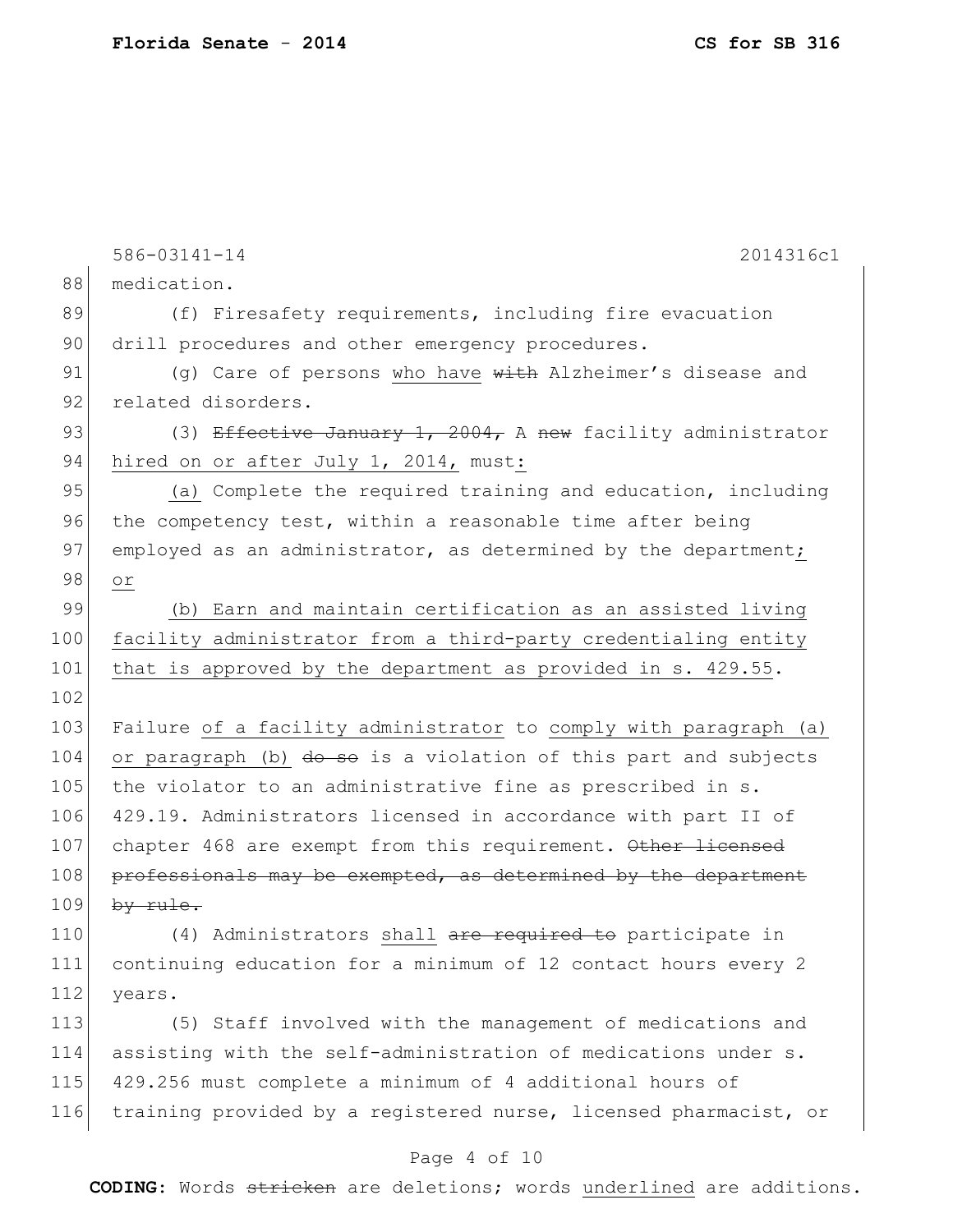586-03141-14 2014316c1 117 department staff. The department shall establish by rule the 118 minimum requirements of this additional training. 119 (6) Other facility staff shall participate in training 120 relevant to their job duties as specified by rule of the 121 department. 122  $(7)$  If the department  $\theta$ r the agency determines that there 123 is a need for are problems in a facility that could be reduced 124 through specific staff training or education beyond that already 125 required under this section, the department  $\sigma$  the agency may 126 require, and provide, or cause to be provided, the training or 127 education of any personal care staff in the facility. However, 128 this subsection does not apply to an assisted living facility 129 administrator certified under s. 429.55. 130 (8) The department shall adopt rules related to these 131 training requirements, the competency test, necessary 132 procedures, and competency test fees and shall adopt or contract 133 with another entity to develop a curriculum, which shall be used 134 as the minimum core training requirements. The department shall 135 consult with representatives of stakeholder associations and 136 agencies in the development of the curriculum. 137 (9) The training required by this section must shall be 138 conducted by a person who is persons registered with the 139 department as having the requisite experience and credentials to 140 conduct the training or by a training entity recognized by a 141 third-party credentialing entity under s. 429.55(7)(f). A person

142 seeking to register as a trainer must provide the department 143 with proof of completion of the minimum core training education 144 requirements, successful passage of the competency test 145 established under this section, and proof of compliance with the

#### Page 5 of 10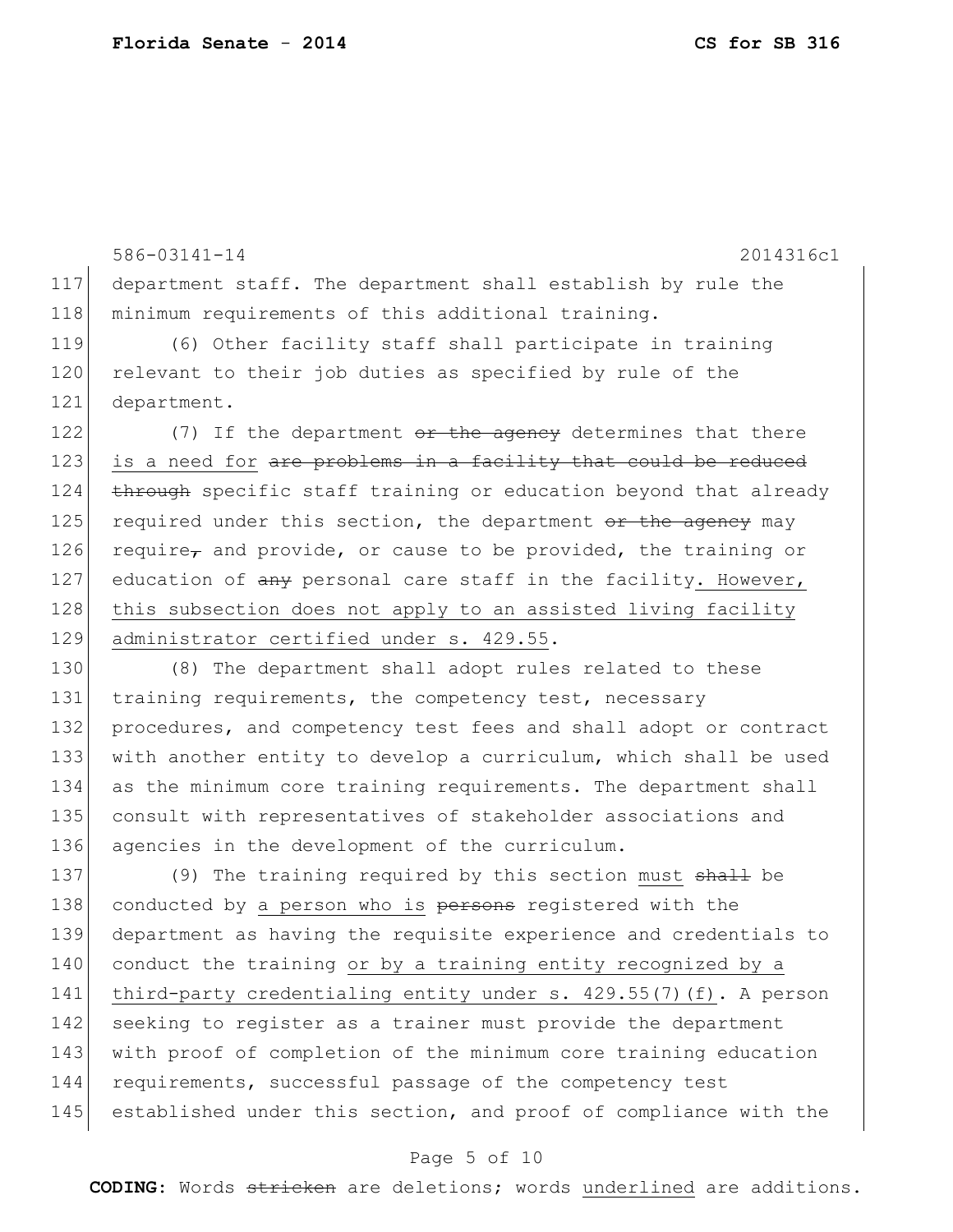|     | 586-03141-14<br>2014316c1                                        |
|-----|------------------------------------------------------------------|
| 146 | continuing education requirement in subsection $(4)$ .           |
| 147 | (10) A person seeking to register as a trainer must also:        |
| 148 | (a) Provide proof of completion of a 4-year degree from an       |
| 149 | accredited college or university and must have worked in a       |
| 150 | management position in an assisted living facility for 3 years   |
| 151 | after being core certified;                                      |
| 152 | (b) Have worked in a management position in an assisted          |
| 153 | living facility for 5 years after being core certified and have  |
| 154 | 1 year of teaching experience as an educator or staff trainer    |
| 155 | for persons who work in assisted living facilities or other      |
| 156 | long-term care settings;                                         |
| 157 | (c) Have been previously employed as a core trainer for the      |
| 158 | department; or                                                   |
| 159 | (d) Meet other qualification criteria as defined in rule,        |
| 160 | which the department may is authorized to adopt.                 |
| 161 | (11) The department may shall adopt rules to establish           |
| 162 | staff training trainer registration requirements.                |
| 163 | Section 2. Section 429.55, Florida Statutes, is created to       |
| 164 | read:                                                            |
| 165 | 429.55 Assisted living facility administrator;                   |
| 166 | certification.-                                                  |
| 167 | (1) LEGISLATIVE INTENT. - It is the intent of the Legislature    |
| 168 | that each assisted living facility administrator have the option |
| 169 | to earn and maintain professional certification from a third-    |
| 170 | party credentialing entity that is approved by the Department of |
| 171 | Elderly Affairs. The Legislature further intends that            |
| 172 | certification ensure that an administrator has the competencies  |
| 173 | necessary to appropriately respond to the needs of residents, to |
| 174 | maintain resident care and facility standards, and to meet       |
|     |                                                                  |

# Page 6 of 10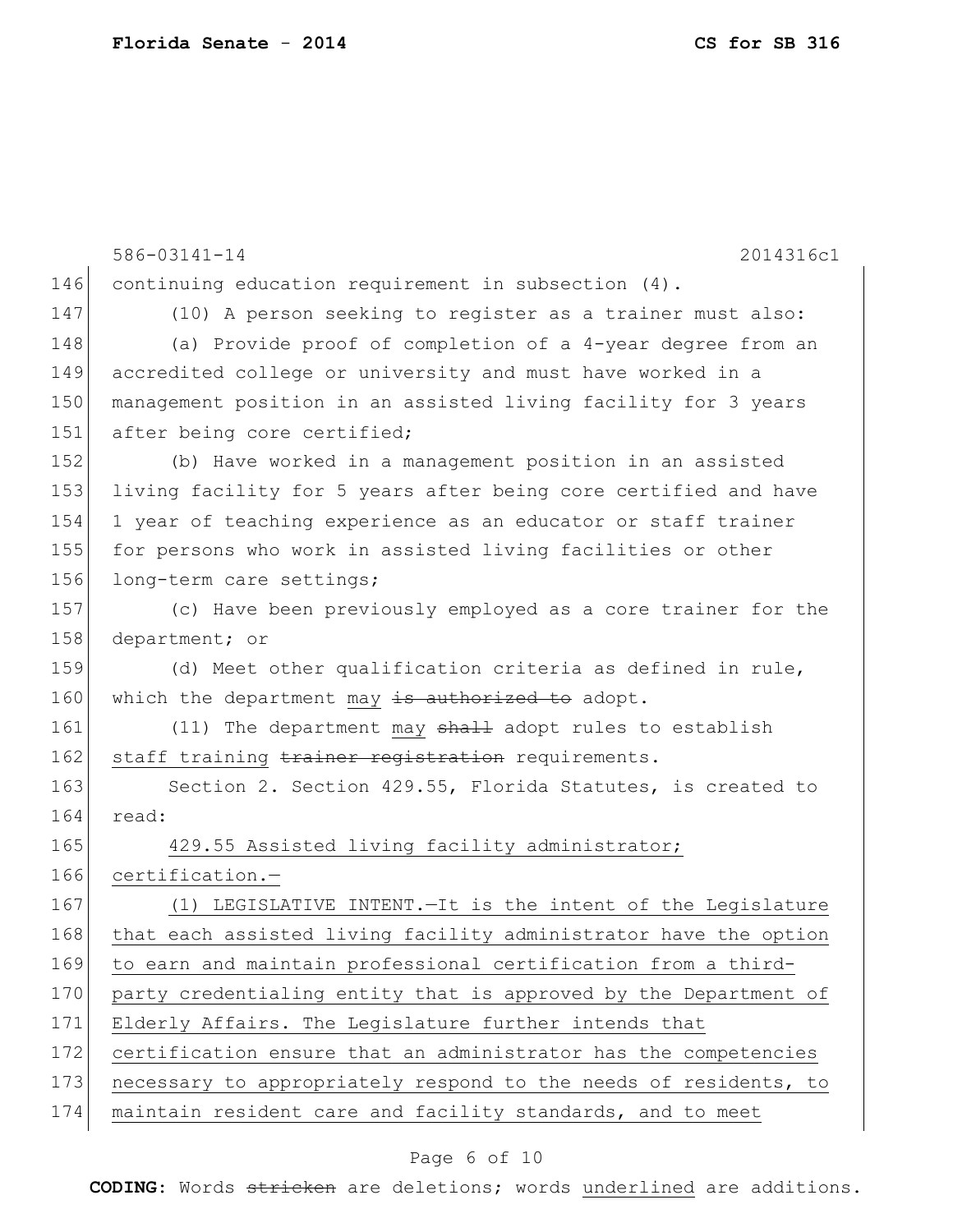|     | $586 - 03141 - 14$<br>2014316c1                                  |
|-----|------------------------------------------------------------------|
| 175 | licensure requirements for a facility. The Legislature           |
| 176 | recognizes professional certification by a professional          |
| 177 | credentialing organization as an equivalent alternative to a     |
| 178 | state-run licensure program and, therefore, intends that         |
| 179 | certification pursuant to this section is sufficient as an       |
| 180 | acceptable alternative to the training and educational           |
| 181 | requirements of s. 429.52.                                       |
| 182 | (2) DEFINITIONS. As used in this section, the term:              |
| 183 | (a) "Assisted living facility administrator certification"       |
| 184 | means a professional credential awarded by a department-approved |
| 185 | third-party credentialing entity to a person who meets core      |
| 186 | competency requirements in assisted living facility practice     |
| 187 | areas.                                                           |
| 188 | (b) "Core competency" means the minimum knowledge and            |
| 189 | skills necessary to carry out work responsibilities.             |
| 190 | (c) "Department" means the Department of Elderly Affairs.        |
| 191 | (d) "Third-party credentialing entity" means an                  |
| 192 | organization that develops and administers certification         |
| 193 | programs according to the standards established by the National  |
| 194 | Commission for Certifying Agencies.                              |
| 195 | (3) THIRD-PARTY CREDENTIALING ENTITIES. The department           |
| 196 | shall approve one or more third-party credentialing entities for |
| 197 | the purpose of developing and administering a professional       |
| 198 | credentialing program for administrators. Within 90 days after   |
| 199 | receiving documentation from a third-party credentialing entity, |
| 200 | the department shall approve a third-party credentialing entity  |
| 201 | that demonstrates compliance with the following minimum          |
| 202 | standards:                                                       |
| 203 | (a) Establishment of assisted living facility administrator      |

# Page 7 of 10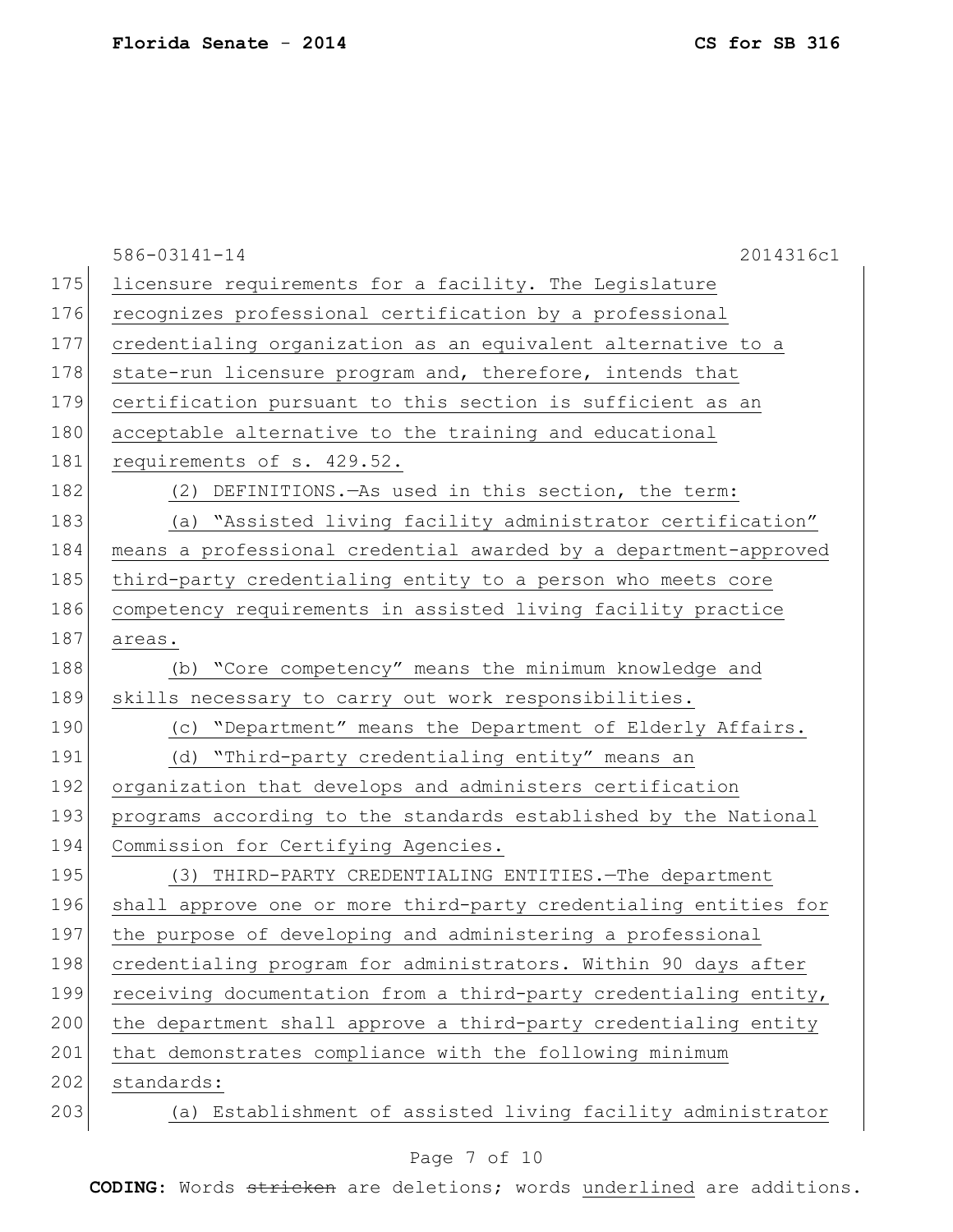586-03141-14 2014316c1 204 core competencies, certification standards, testing instruments, 205 and recertification standards according to national psychometric 206 standards. 207 (b) Establishment of a process to administer the 208 certification application, award, and maintenance processes 209 according to national psychometric standards. 210 (c) Demonstrated ability to administer a professional code 211 of ethics and disciplinary process that applies to all certified 212 persons. 213 (d) Establishment of, and ability to maintain a publicly 214 accessible Internet-based database that contains information on 215 each person who applies for and is awarded certification, such 216 as the person's first and last name, certification status, and 217 ethical or disciplinary history. 218 (e) Demonstrated ability to administer biannual continuing 219 education and certification renewal requirements. 220 (f) Demonstrated ability to administer an education 221 provider program to approve qualified training entities and to 222 provide precertification training to applicants and continuing 223 education opportunities to certified professionals. 224 (4) ASSISTED LIVING FACILITY ADMINISTRATOR CERTIFICATION.— 225 Effective July 1, 2014, an assisted living facility 226 administrator may be certified by a third-party credentialing 227 entity that is approved by the department under this section. An 228 assisted living facility administrator who fails to be certified 229 under this section or fails to meet training and educational 230 requirements of s. 429.52 violates this section and is subject 231 to an administrative fine as provided under s. 429.19. This 232 subsection does not apply to an administrator licensed under

#### Page 8 of 10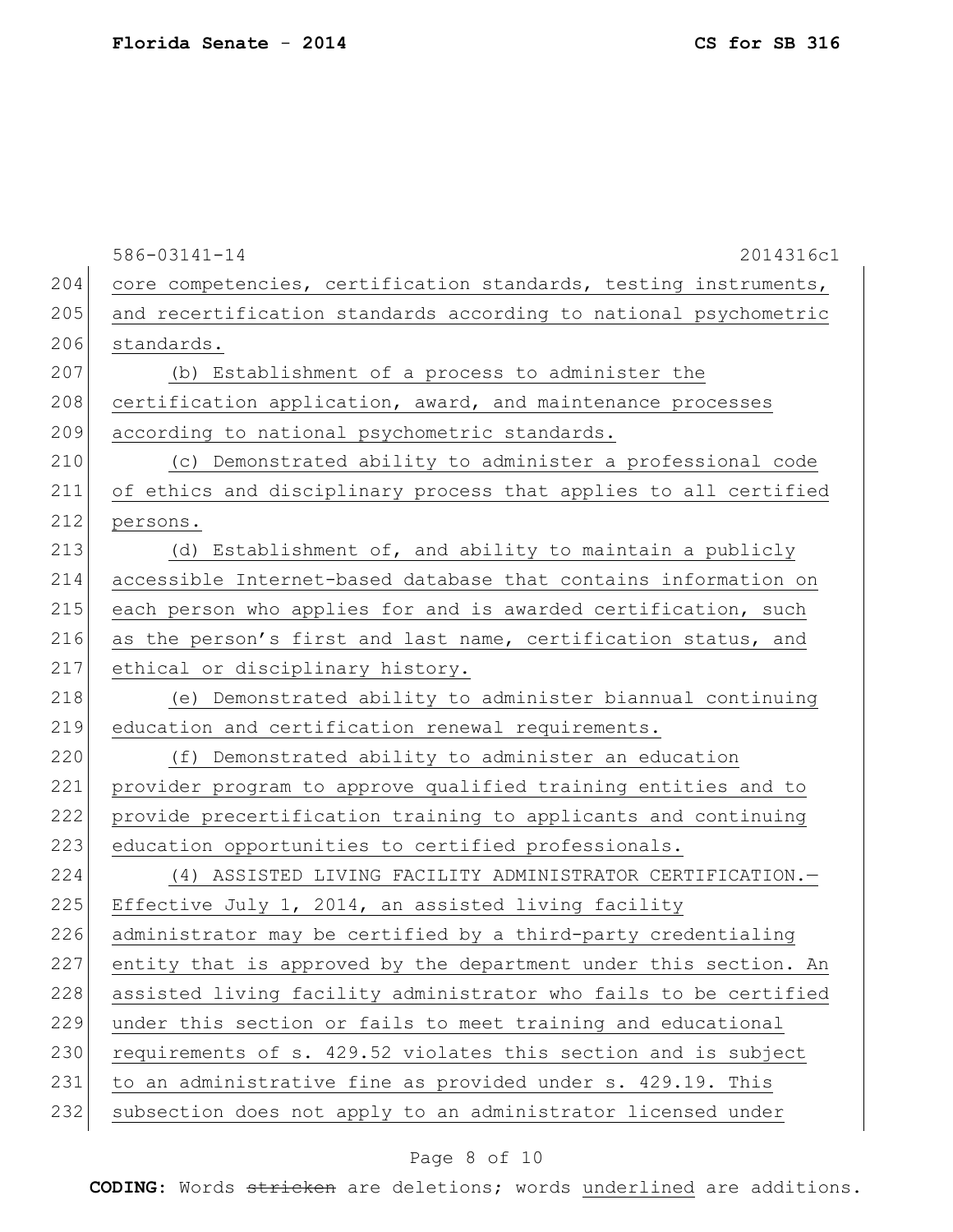|     | 586-03141-14<br>2014316c1                                        |
|-----|------------------------------------------------------------------|
| 233 | part II of chapter 468.                                          |
| 234 | (5) GRANDFATHER CLAUSE. - A third-party credentialing entity     |
| 235 | shall allow the following persons to enroll in its certification |
| 236 | program, at no cost to the department or the person, in the 12   |
| 237 | months immediately after the department approves the third-party |
| 238 | credentialing entity as provided in subsection (3):              |
| 239 | (a) A person who is employed as an assisted living facility      |
| 240 | administrator and is in compliance with the requirements in s.   |
| 241 | 429.52, including continuing education requirements in place     |
| 242 | before July 1, 2014.                                             |
| 243 | (b) A person who has completed before July $1$ , 2014, the       |
| 244 | required training as an administrator, including the competency  |
| 245 | test and continuing education requirements established in s.     |
| 246 | 429.52.                                                          |
| 247 | (6) CORE COMPETENCIES. - A third-party credentialing entity      |
| 248 | that is approved by the department shall establish the core      |
| 249 | competencies for assisted living facility administrators         |
| 250 | according to the standards established by the National           |
| 251 | Commission for Certifying Agencies.                              |
| 252 | (7) CERTIFICATION PROGRAM REQUIREMENTS. - A certification        |
| 253 | program of a third-party credentialing entity that is approved   |
| 254 | by the department must:                                          |
| 255 | (a) Be established according to the standards set forth by       |
| 256 | the National Commission for Certifying Agencies.                 |
| 257 | Be directly related to the core competencies.<br>(b)             |
| 258 | Establish minimum requirements in each of the following<br>(C)   |
| 259 | categories:                                                      |
| 260 | 1. Formal education.                                             |
| 261 | 2. Training.                                                     |

# Page 9 of 10